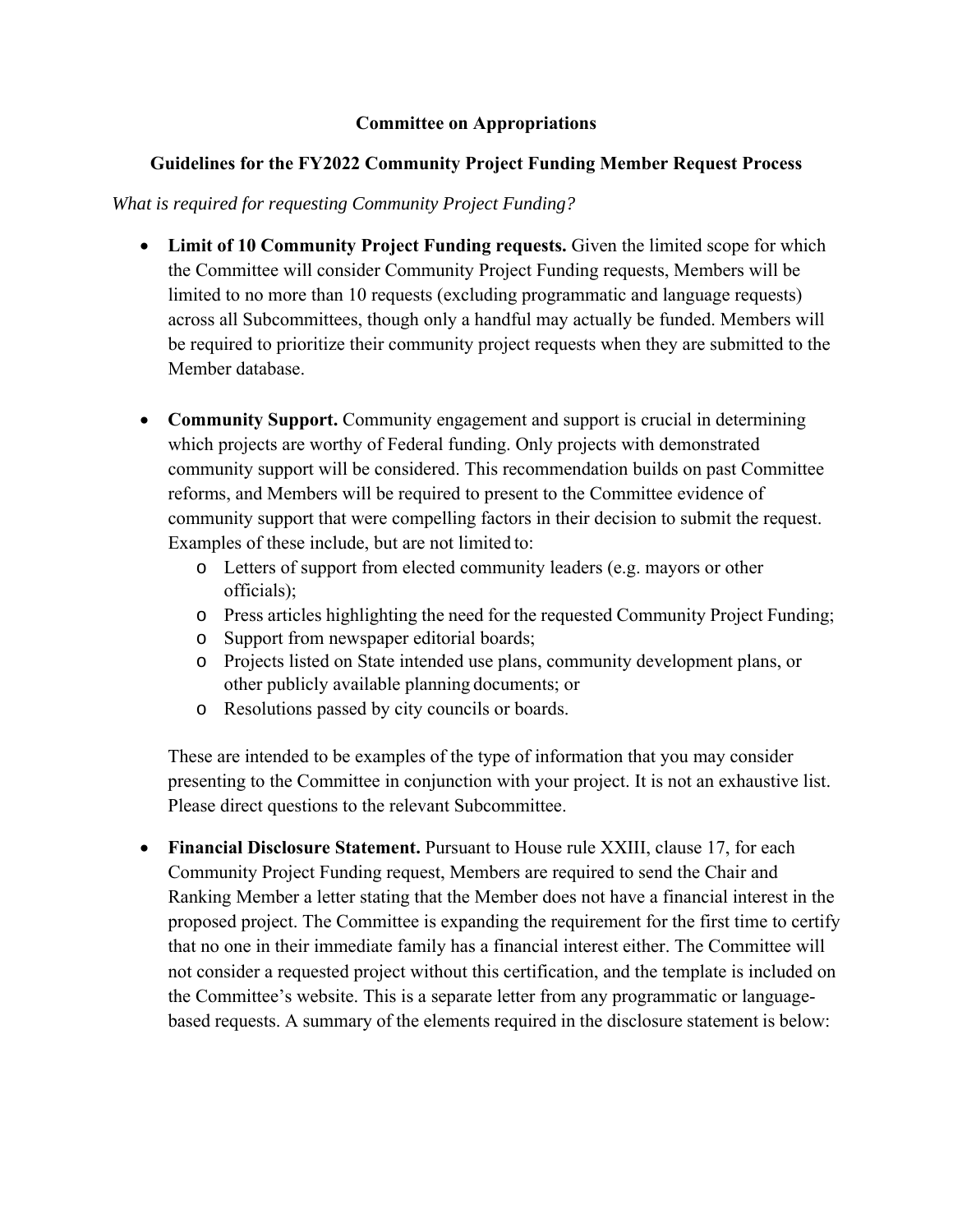o Any Member requesting funding for a community project is required to provide a written statement to the Chair and Ranking Member of the Committee on Appropriations that includes the requesting Member's name, the name and address of the intended recipient of the "Congressional earmark" (or, if there is no intended recipient, the intended location of the activity), the purpose, and a certification that the requesting Member does not have a financial interest in the project. An additional Committee requirement is to certify that no immediate family member has a financial interest.

This letter must accompany the submission in the Committee's electronic database system, and the Committee will post it online if the request is funded in a FY 2022 Appropriations Bill. Programmatic and language-based requests do not require a disclosure letter. All Community Project Funding requests and any language requests that name a specific recipient of Federal funds will require a disclosure letter. For clarification on whether a disclosure letter is required, please contact the Subcommittee of jurisdiction.

- **Member Requirement to Post All Requests Online.** For transparency, Members are required to post Community Project Funding requests on their house.gov websites at the time the request is made to the Committee. The information posted must include:
	- o the proposed recipient,
	- o the address of the recipient,
	- o the amount of the request,
	- o and an explanation of the request, including purpose, and a justification for why it is an appropriate use of taxpayer funds.

Members will be asked to provide a link to the webpage containing this information when they enter the request into the Members' Request database system. The Committee will use that link in its "one-stop" online database.

# *What criteria will be used to evaluate Community Project Funding requests?*

Specific instructions will be provided in Dear Colleagues from each of the Subcommittee Chairs, including which accounts are eligible for such requests and the information Members must include for Subcommittees to properly evaluate such requests. This information must be provided in full in the database. More generally, Subcommittees will consider requests with the following in mind:

• Ban on For-Profit recipients. The Committee is imposing a ban on directing Community Project Funding to for-profit entities.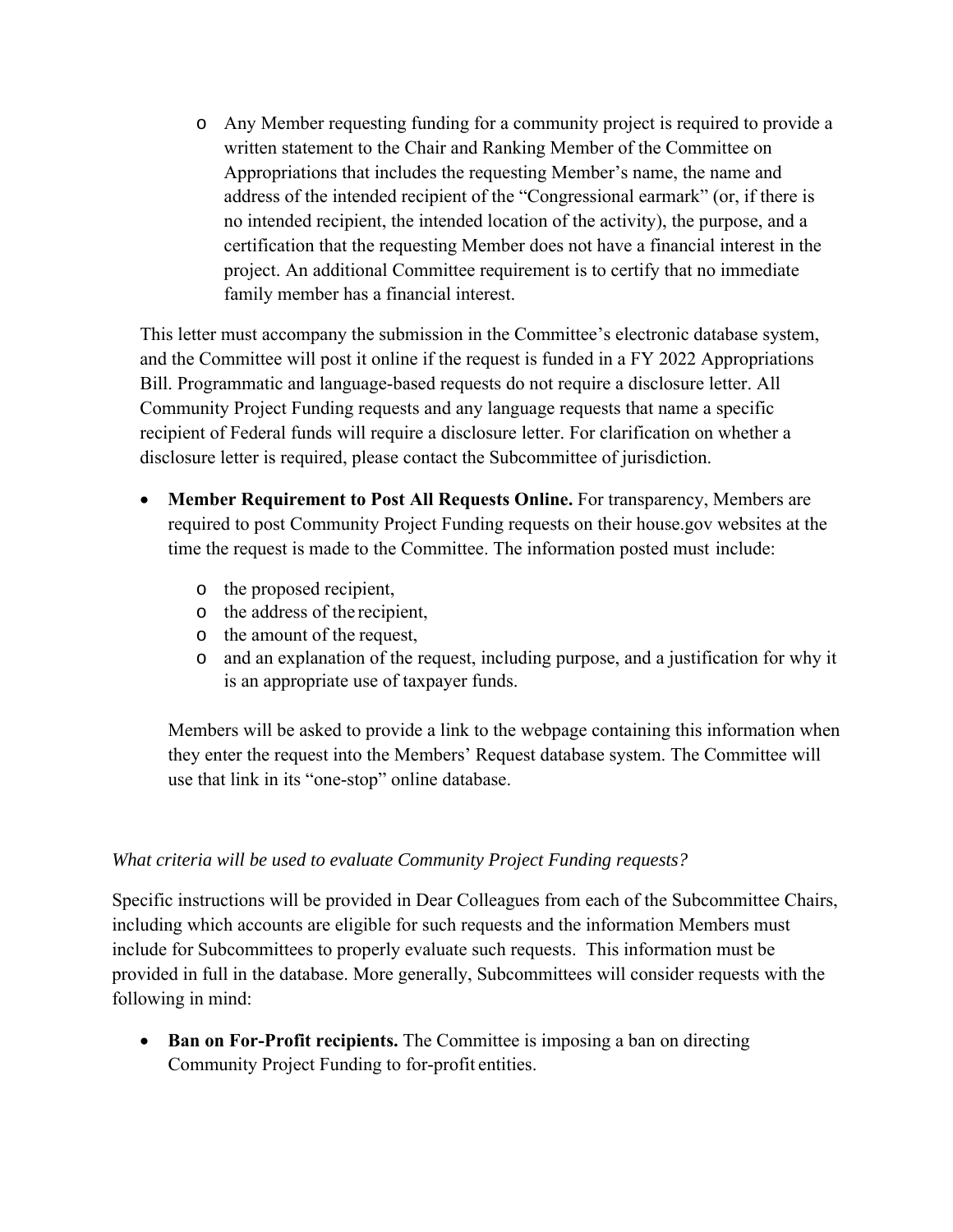- **Matching requirements.** Several Federal programs eligible for Community Project Funding requests require a State or local match for projects either by statute or according to longstanding policy. The Committee will not waive these matching requirements for Community Project Funding requests, so it is important that Member offices discuss with their State and local officials the ability for localities to meet matching requirements prior to requesting a project. Note: This does not mean that matching funds must be in-hand prior to requesting a project, but that local officials must have a plan to meet such requirements in order for such a project to be viable.
- **One-year funding.** Each project request must be for fiscal year 2022 funds only and cannot include a request for multiyear funding.
- **State or local governmental entities as grantees.** Members are encouraged to consider public entities as primary grantees to oversee the completion of the project.
	- o For infrastructure projects, many States have established lists or intended use plans with projects that have already been vetted by governmental officials (e.g. drinking water, wastewater and highways).
- **Non-profits as grantees.** If a Member requests that funding be directed to a non-profit organization, the Member will need to provide evidence that the recipient is a non-profit organization as described under section 501(c)(3) of the Internal Revenue Code of 1986. Further, many water projects often partner with non-profit entities to complete projects. Therefore, projects may also be directed to non-profits with an inherently governmental function.

# *What additional items should I be aware of related to Community Project Funding requests?*

- **Lobbyists, donors and other affiliated parties.** While Members are required to certify to the Committee that neither they nor their immediate family have a financial interest in a proposed project, Members should also be fully aware of any other financial aspects or relationships associated with the proposed project that might raise ethical concerns. These include but are not limited to lobbyists, donors, or other affiliated parties that have an interest in the project.
- **"One-stop" webpage for the public.** The Appropriations Committee will maintain a website with links to all House Members' appropriations project requests to help the public easily view them.
- **Transparency / Early Public Disclosure.** Per House rules, each bill's Committee report will include a list identifying each community project that has been funded in the bill